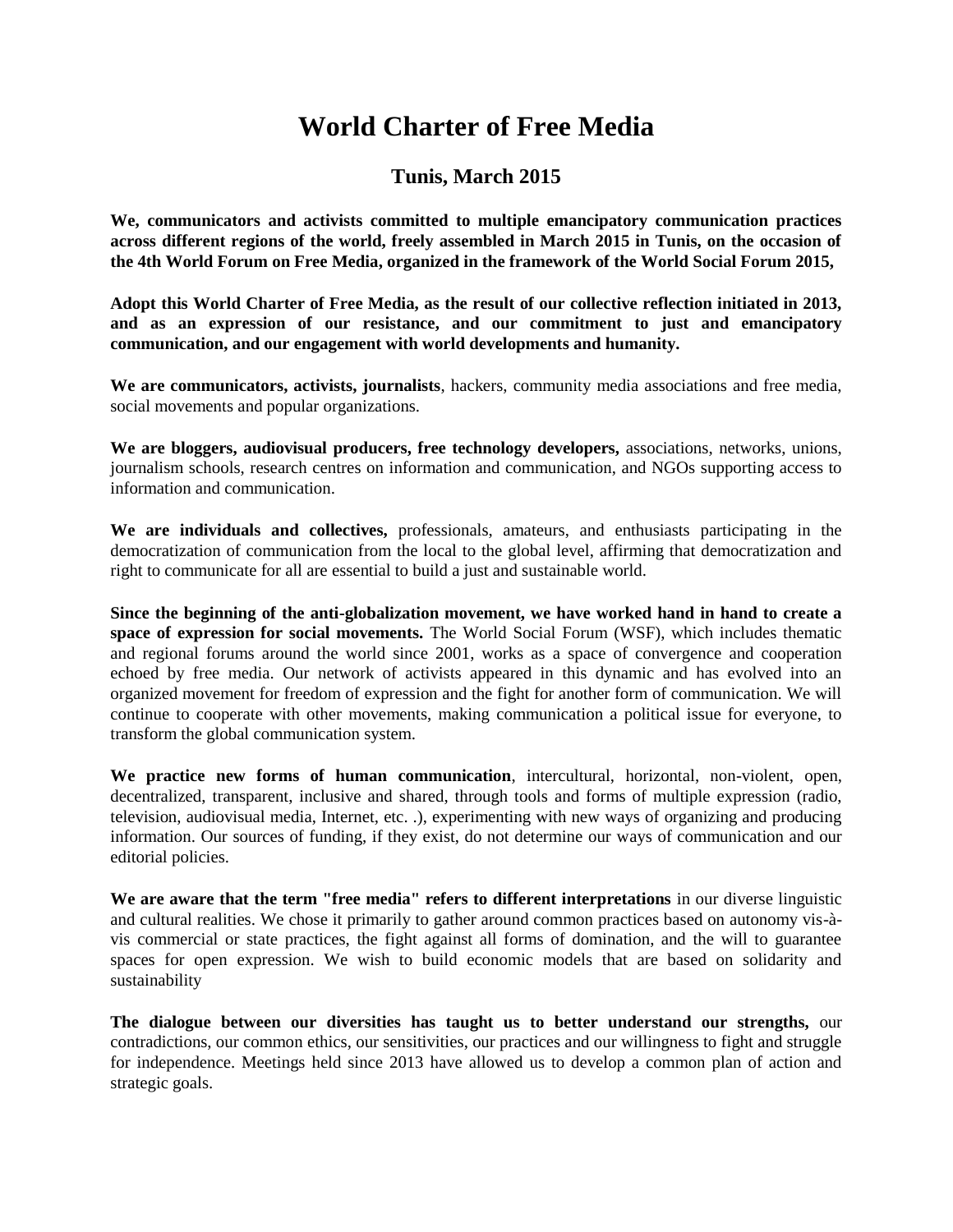**This Charter marks the culmination of this process as a new starting point** to continue building an emancipatory movement among activists concerned with information, communication and technologies.

# **We need more than ever a counter-hegemonic communication, that is pluralistic and engaged**

**We find that knowledge production and dissemination of information by the hegemonic media** are subject to political and economic powers. Commercial media reproduce a system of values and understanding of the world, widening the gap between the actual needs of companies and already excluded marginalized social groups. During the last twenty years, with the (rapidly increasing) concentration of the media and the development of transnational telecommunications networks in all regions of the world, the power of traditional communication activists has grown. The mainstream media continue to construct hegemonic meanings, subjectivities, and public opinions. They cultivate a logic of cultural and linguistic commodification and are destabilizing factors in different regions of the world.

**More profoundly, we see that the communication patterns of hegemonic media exacerbate the problems** that the world is going through culturally and politically. They homogenize and monopolize where we should value diversity, encourage participation, and promote collaboration for co-construction of knowledge and mutual understanding of the world. They are organized around events of special interest and commercial values, where we should understand the social processes in their context, and promote general interests and social values.

#### **We are building an inclusive communication, pluralistic and transformative**

**Facing this hegemonic system, communication activists and civil society** have historically relied and continue to rely on free media in their struggle for real democracy and social justice. These media are talking to other voices and oppose the hegemony of discourses using non-commercial and nongovernmental platforms (such as community radio stations, independent TV channels, newspapers, blogs and social networks, music, street art, etc.).

**With the advance of new information technologies and communication,** especially the Internet, we have seen in recent years the emergence of new opportunities for sharing and disseminating knowledge in virtually every country in the world. More and more groups defending free media and their increasing interconnection reinforce our desire and ability to work together across borders and different forms of media expression.

**We note that civil society appropriates these new technologies** to create independent radio and television on the Internet, blogs, social networks, platforms sharing audio and video files, digital newspapers and magazines. These techno-activists develop free software and web interfaces, and offer real alternatives to commercial software and services.

#### **We affirm common principles to guide our actions to promote free media in our societies**

**Recognizing the international declarations, charters and reference** texts on communication, including Article 19 in the Universal Declaration of Human Rights (1948) concerning the freedom of expression and the various statements of social movements regarding the right to communication adopted at the World Social Forums,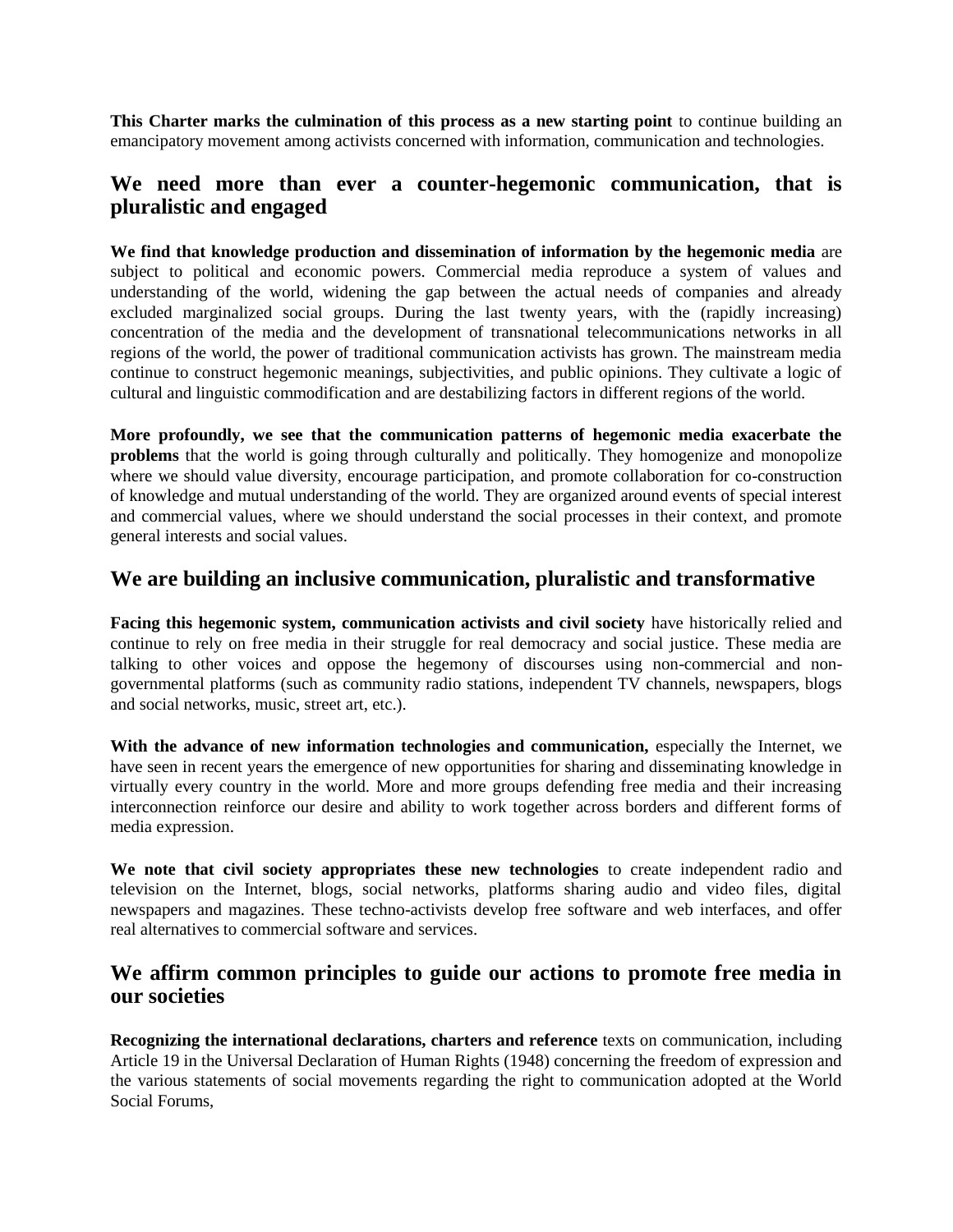**1. We affirm that freedom of expression for everyone, the right to information and communication, and free access to knowledge are fundamental human rights.** The right to communicate is the foundation of our humanity and our ability to create community. People have always looked for ways to communicate freely and independently, regardless of the historical oppression exercised by dominant groups through the media in our societies.

**2. We affirm that democratic information and communication is a fundamental condition for the exercising of democracy.** Redistribution of speech, communication and action by free media should not be limited to technical or deterministic questions. Fundamental both for our movements and for the whole of society, free media are primarily a political question.

#### **3. We affirm that information and communication are essential tools in mobilizations and struggles seeking respect for human rights.**

**4. We affirm that the information and communication platforms are common goods.** Their use and management should address the concerns of general interest and pluralism, prioritizing popular participation. This implicates the elimination of the imposition of market ideologies and recognizes new areas of communication beyond the private and public sectors.

# **We fully embrace our role as free media claiming our features and our responsibilities**

**The action of free media is based on the goal of independence** vis-à-vis the control exercised by the state and the economic, political, ideological, and religious powers, and the conglomerate communication groups. We stand against for-profit and market logics that characterizes the hegemonic media.

**We are in solidarity with social change, ecological and economic** justice, and democratic efforts in different parts of the world. Our struggles are an essential part of the fight for human rights and the struggle against colonialism, occupation, patriarchy, sexism, racism, neoliberalism and all forms of oppression and fundamentalism. We are mobilizing against violence on the Internet and in the media, particularly against violence based on gender and vis-à-vis sexual minorities.

**Our preferred means of communication values a diversity of expression and world understandings,** tolerances, and the equitable distribution of speech and power. We promote social participation, cooperation, and the sharing of information among different media and between information producers.

**We fight against** all hate speech, intolerance, and violence.

**We highlight other ways of living,** other representations of the world and We encourage new forms of participation and political engagement. Free media are designed to train people to use a critical reading of the media from a popular education perspective.

**We assume the duty to rebalance the information flows between all countries** of the world, and within countries themselves, creating democratic public spaces that embody an ethic of respect for information privacy.

**We know how important it is to respect the cultures, memories, histories and identities of peoples**. Our work allows us to hear various interests in society, the voices and actions of indigenous peoples,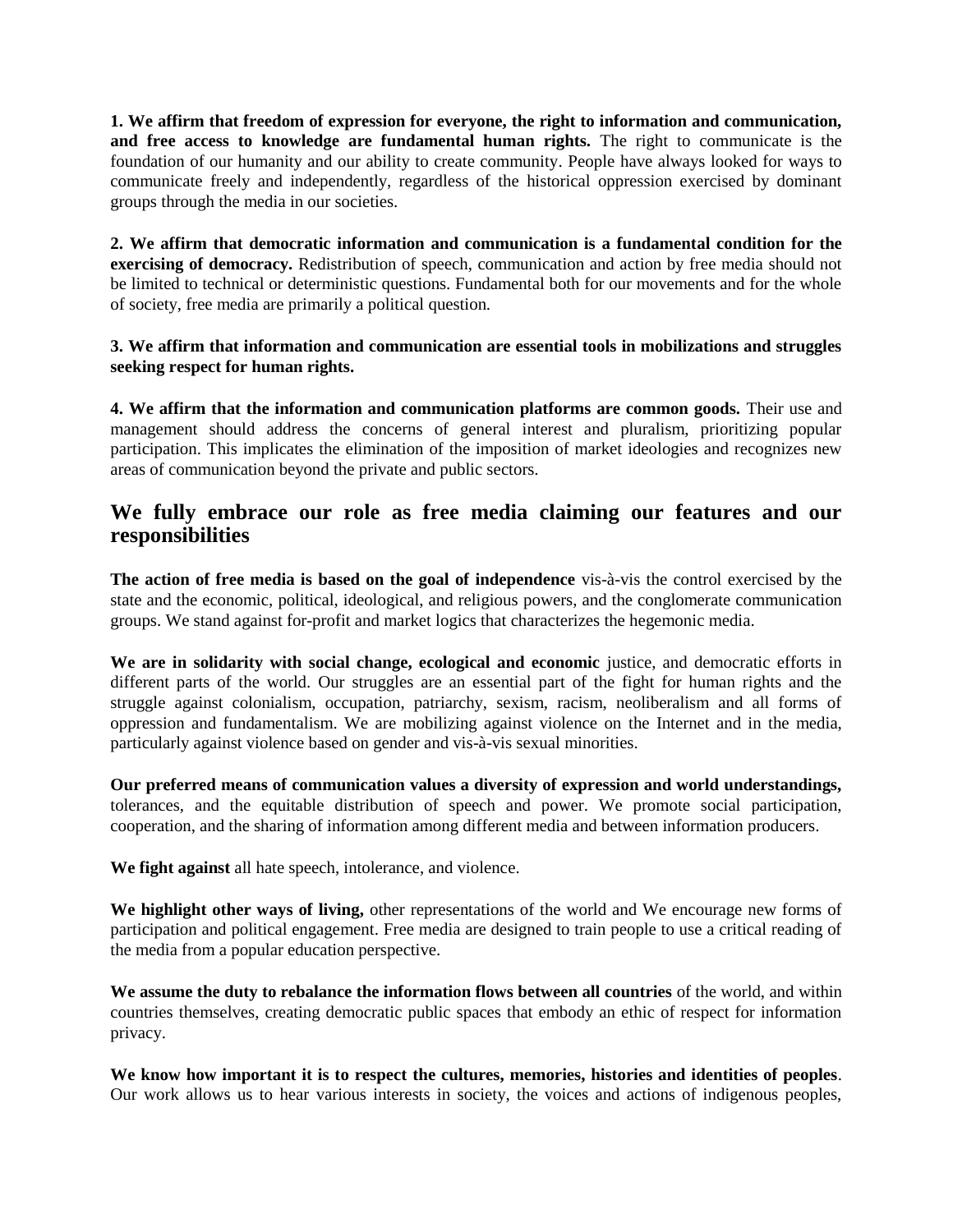discriminated minorities and social groups oppressed because of their religion, identity, sexual orientation, class, abilities, ethnicity or language.

**The content we promote values the diversity of imaginations, identities and cultural expressions**, as opposed to building aesthetic standards and imposing gendered behavior on people. We will not give space to any form of discrimination or gender oppression, or exclusion of any minority in the world.

**In a context of convergence, our free media work to achieve technological sovereignty.** They reject the commodification of digital identities and promote the sharing of knowledge through the use of free licenses and open software.

### **We demand the transformation of communication systems and are committed the following strategic actions and priorities:**

**1. We Affirm** the right to communication as a fundamental right.

**2. We Defend** the Internet as a common good.

**3. We promote democratic regulatory frameworks** for the development of independent organizations and agencies, especially against hyper-media concentration.

**4. We Call for and encourage the development of community media,** reserving and assigning frequencies dedicated to the social sector.

**5. We Strengthen the independence** of public service broadcasting (or public media) vis-à-vis government and market interests.

**6. We Encourage the use of languages and dialects** in the various areas of media expression, with particular attention to minority languages.

**7. We Assert the implementation of public policies** to strengthen free media, promote quality and sustainability.

**8. We Reject the monopolization of Internet infrastructure,** data grabbing by corporations, and the monitoring of cyberspace.

**9. We Establish democratic Internet governance policies** including guaranteeing network neutrality, the right to network privacy and freedom of expression.

**10. We Facilitate access** to free and open technologies.

**11. We Encourage Universal access** to communication and broadband Internet.

**12. We fight against the criminalization** of activists and organizations who implement free media. **13. We Protect journalists and all communication activists** subjected to violence, persecution or exploitation.